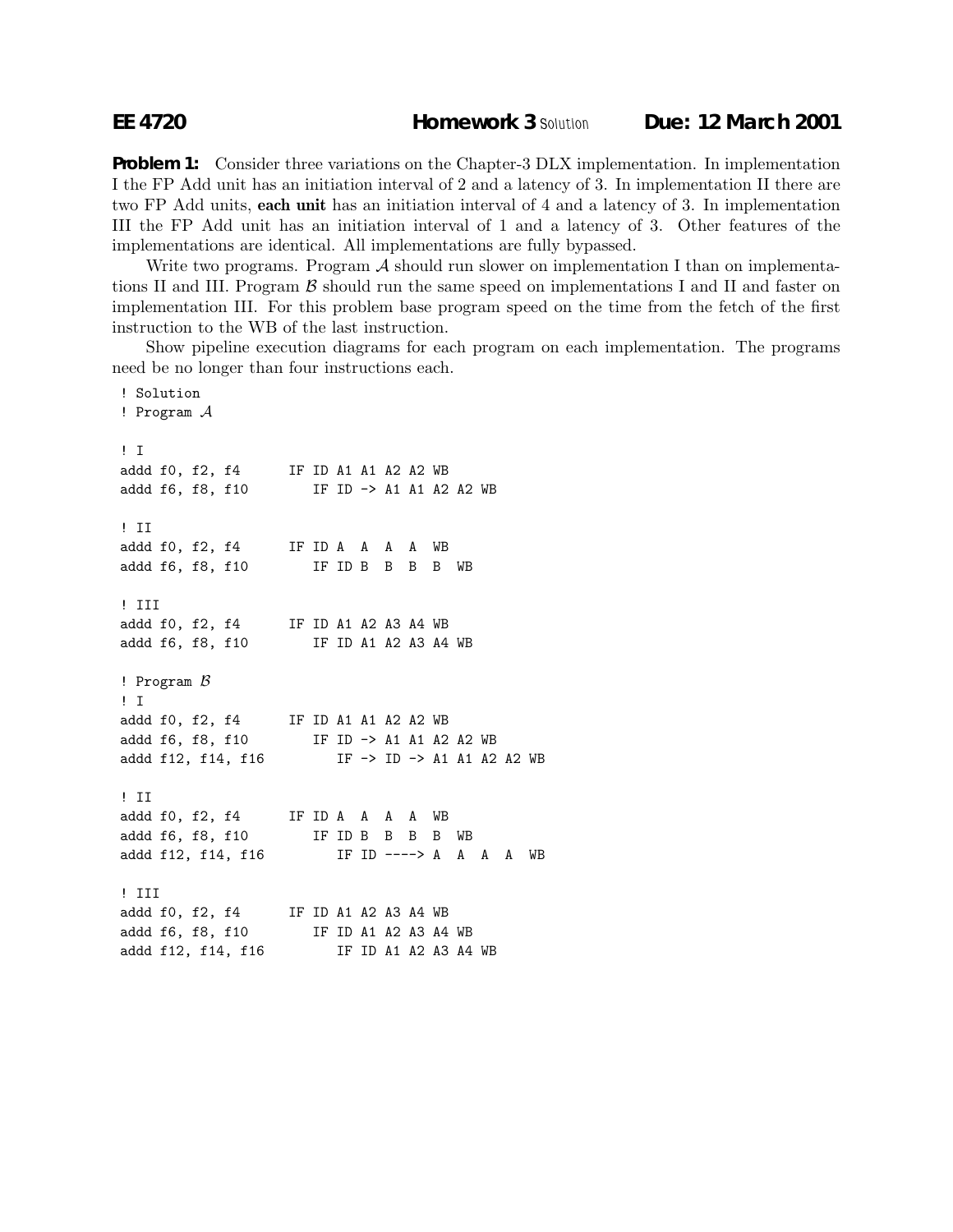**Problem 2:** Modify the pipeline below so that it can execute jr instructions and add PC mux control logic.

- Modify the pipeline so that it can execute jr instructions. (See Spring 1999 Homework 3, [http://www.ee.lsu.edu/ee4720/1999/hw03\\_sol.pdf](http://www.ee.lsu.edu/ee4720/1999/hw03_sol.pdf).)
- Include control logic for the multiplexor that connects to PC. The control logic should correctly handle branch and jump instructions. Interrupts should be ignored. To recognize instructions use boxes such as  $\vert$  = bnez $\vert$ , the outputs will be 1 if the instruction matches.
- Show the logic for a **squash** signal for use in EX to squash the fall-through instruction on a taken branch. (The fall through instruction could have been squashed in IF or ID, but for this problem it will be squashed in EX.)

*Changes shown in red.*